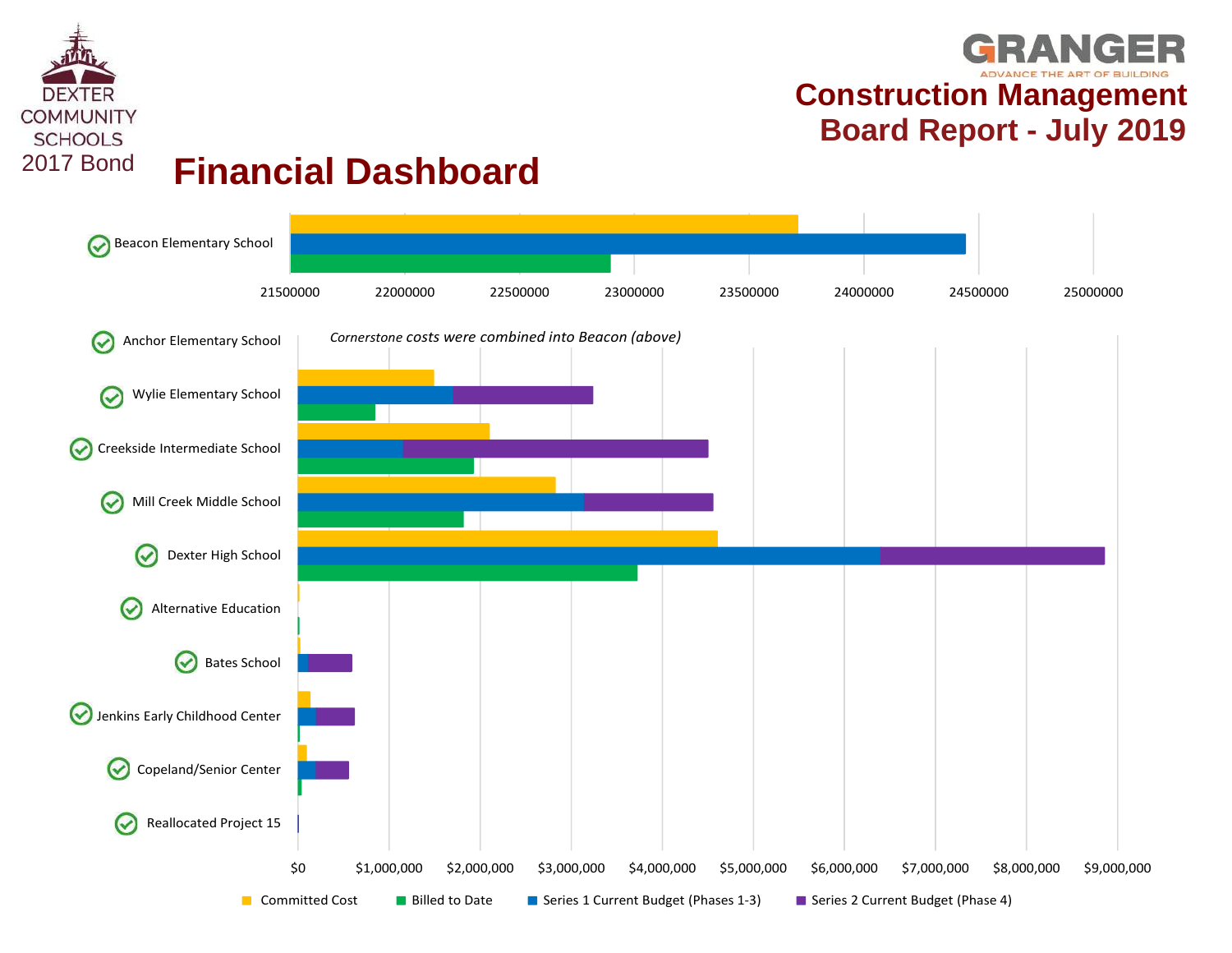

**GRANGER Construction Management**

| <b>Summary</b>                                    |                                        | Series 1 (Phases 1-3)     |                                               |                                        |                                         |                                                                                  |  |  |  |  |  |  |  |  |
|---------------------------------------------------|----------------------------------------|---------------------------|-----------------------------------------------|----------------------------------------|-----------------------------------------|----------------------------------------------------------------------------------|--|--|--|--|--|--|--|--|
| <b>Description of Work</b>                        | <b>Total Original</b><br><b>Budget</b> | Original<br><b>Budget</b> | <b>Budget</b><br><b>Revisions</b>             | <b>Current Budget</b><br>$(Col 1 + 2)$ | <b>Committed</b><br><b>Project Cost</b> | <b>Variance from</b><br><b>Current Budget</b><br>$(Col 3-4)$<br>Surplus/(Deficit |  |  |  |  |  |  |  |  |
| <b>Construction Costs</b>                         |                                        |                           |                                               |                                        |                                         |                                                                                  |  |  |  |  |  |  |  |  |
| Project #01: K-2 Addition                         | \$21,871,604                           | \$24,441,425              | $S-$                                          | \$24,441,425                           | \$23,657,320                            | \$784,105                                                                        |  |  |  |  |  |  |  |  |
| Project #02: Cornerstone Elementary School        | \$1,628,981                            |                           | Project #2 was combined into Project #1 above |                                        |                                         |                                                                                  |  |  |  |  |  |  |  |  |
| Project #03: Wylie Elementary School              | \$3,236,902                            | \$1,780,799               | \$(71, 422)                                   | \$1,709,377                            | \$1,487,727                             | \$221,650                                                                        |  |  |  |  |  |  |  |  |
| Project #04: Creekside Intermediate School        | \$4,498,653                            | \$1,195,813               | $$$ (34,560)                                  | \$1,161,253                            | \$2,107,442                             | \$(946, 189)                                                                     |  |  |  |  |  |  |  |  |
| Project #05: Mill Creek Middle School             | \$5,024,640                            | \$3,292,280               | \$(146, 299)                                  | \$3,145,981                            | \$3,042,221                             | \$103,760                                                                        |  |  |  |  |  |  |  |  |
| Project #06: Dexter High School                   | \$8,710,776                            | \$6,239,614               | \$162,806                                     | \$6,402,420                            | \$4,733,625                             | \$1,668,795                                                                      |  |  |  |  |  |  |  |  |
| Project #07: Alternative Education                | \$158,258                              | \$158,258                 | \$(158, 258)                                  | \$-                                    | \$-                                     | \$-                                                                              |  |  |  |  |  |  |  |  |
| Project #08: Bates School                         | \$586,113                              | \$118,112                 | \$-                                           | \$118,112                              | \$18,600                                | \$99,512                                                                         |  |  |  |  |  |  |  |  |
| Project #09: Jenkins Early Childhood Center       | \$616,713                              | \$303,464                 | \$(100, 613)                                  | \$202,851                              | \$131,289                               | \$71,562                                                                         |  |  |  |  |  |  |  |  |
| Project #10: Copeland/Senior Center               | \$552,422                              | \$200,246                 |                                               | \$200,246                              | \$89,893                                | \$110,353                                                                        |  |  |  |  |  |  |  |  |
| Projects #11-15                                   | \$135,270                              | \$65,635                  | \$(267, 181)                                  | \$(201, 546)                           |                                         | \$(201,546)                                                                      |  |  |  |  |  |  |  |  |
| <b>CM General Conditions Costs</b>                | \$912,158                              | \$716,690                 | Տ−                                            | \$716,690                              | \$716,690                               | Ֆ-                                                                               |  |  |  |  |  |  |  |  |
| <b>Construction Manager Services</b>              | \$2,966,611                            | \$2,581,186               | \$-                                           | \$2,581,186                            | \$2,581,186                             |                                                                                  |  |  |  |  |  |  |  |  |
| <b>SUBTOTAL CM Responsibility</b>                 | \$50,899,101                           | \$41,093,522              | \$(615, 527)                                  | \$40,477,995                           | \$38,565,994                            | \$1,912,001                                                                      |  |  |  |  |  |  |  |  |
| Project #07: Alternative Ed (Owner Managed)       | \$633,496                              | \$633,496                 | \$259,031                                     | \$892,527                              | \$892,527                               |                                                                                  |  |  |  |  |  |  |  |  |
| <b>TOTAL 2017 Bond Construction Project Costs</b> | \$51,532,597                           | \$41,727,018              | \$(356, 496)                                  | \$41,370,522                           | \$39,458,521                            | \$1,912,001                                                                      |  |  |  |  |  |  |  |  |
| Project #6: DHS Fields Work (from 2008 Bond)      | \$600,000                              | \$600,000                 | $S-$                                          | \$600,000                              | \$600,000                               | \$-                                                                              |  |  |  |  |  |  |  |  |
| <b>TOTAL Construction Project Costs</b>           | \$52,132,597                           | \$42,327,018              | \$(356, 496)                                  | \$41,970,522                           | \$40,058,521                            | \$1,912,001                                                                      |  |  |  |  |  |  |  |  |

*Amounts are through July 2019 billing.*

*Series 2 work is anticipated to start in 2022 and reporting will be shown at that time.*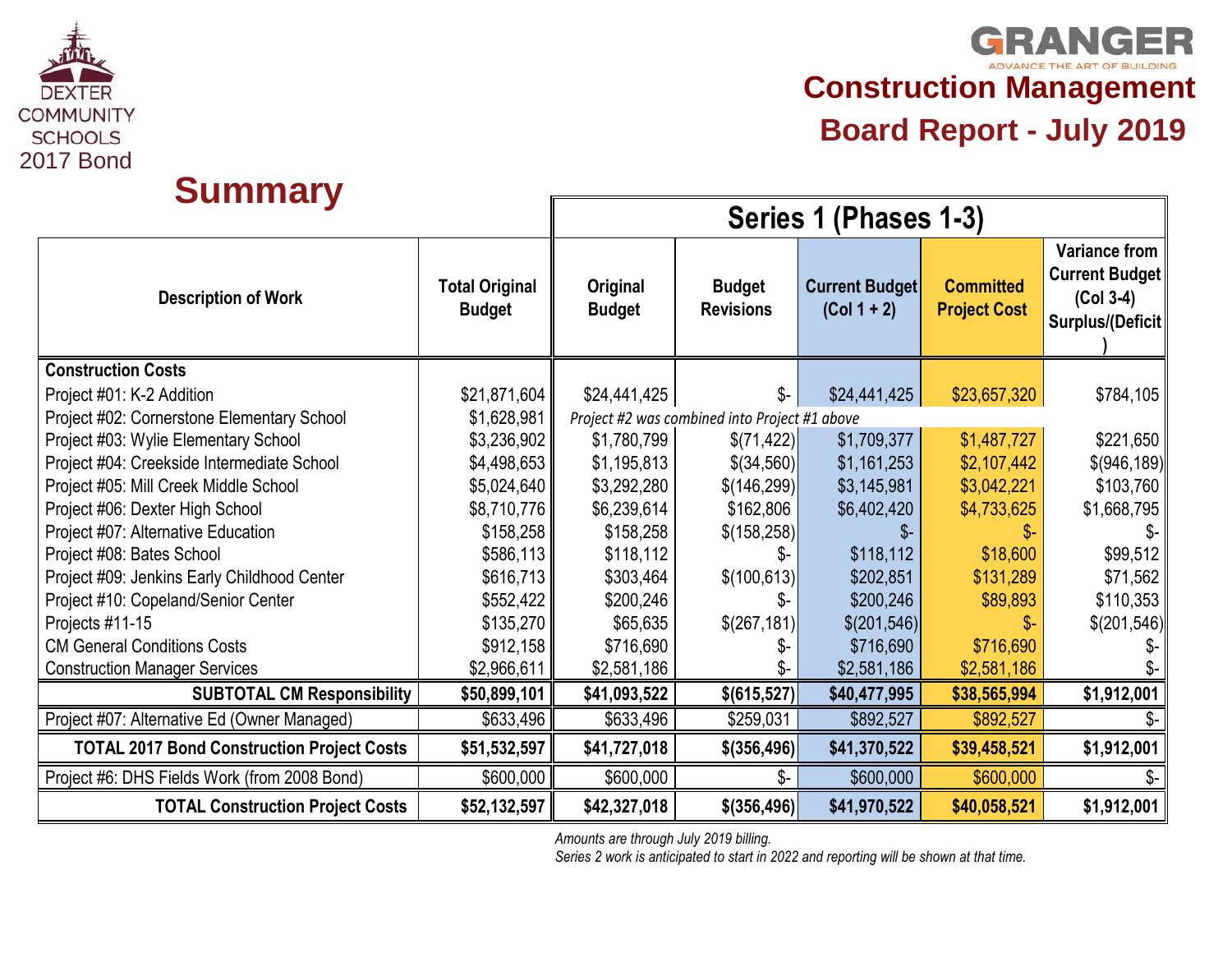



| UUMMUNI LI<br><b>SCHOOLS</b> |                                       |                                     |               | <b>Board Report - July 2019</b>                  |
|------------------------------|---------------------------------------|-------------------------------------|---------------|--------------------------------------------------|
| <b>2017 Bond</b>             | <b>Active Projects Status</b>         |                                     |               |                                                  |
|                              | <b>Building</b>                       | <b>Target Dates</b><br><b>Start</b> | <b>Finish</b> | <b>Status</b>                                    |
|                              | <b>Creekside Quad Softball Fields</b> | 7-2018                              | 9-2019        | <b>Construction in Progress</b><br>$\odot$       |
|                              | <b>Wylie Locker Room Renovation</b>   | 10-2018                             | 8-2019        | <b>Construction in Progress</b><br>$\bm{\odot}$  |
|                              | <b>Mill Creek Band Addition</b>       | 10-2018                             | 8-2019        | <b>Construction in Progress</b><br>∞             |
|                              | <b>Mill Creek Flex Addition</b>       | 10-2018                             | 9-2019        | <b>Construction in Progress</b><br>$\odot$       |
|                              | <b>Mill Creek Renovations</b>         | 10-2018                             | 8-2019        | <b>Construction in Progress</b><br>$\bm{\omega}$ |
|                              | <b>Creekside Wrestling Room</b>       | 4-2019                              | 8-2019        | <b>Construction in Progress</b><br>$\bm{\omega}$ |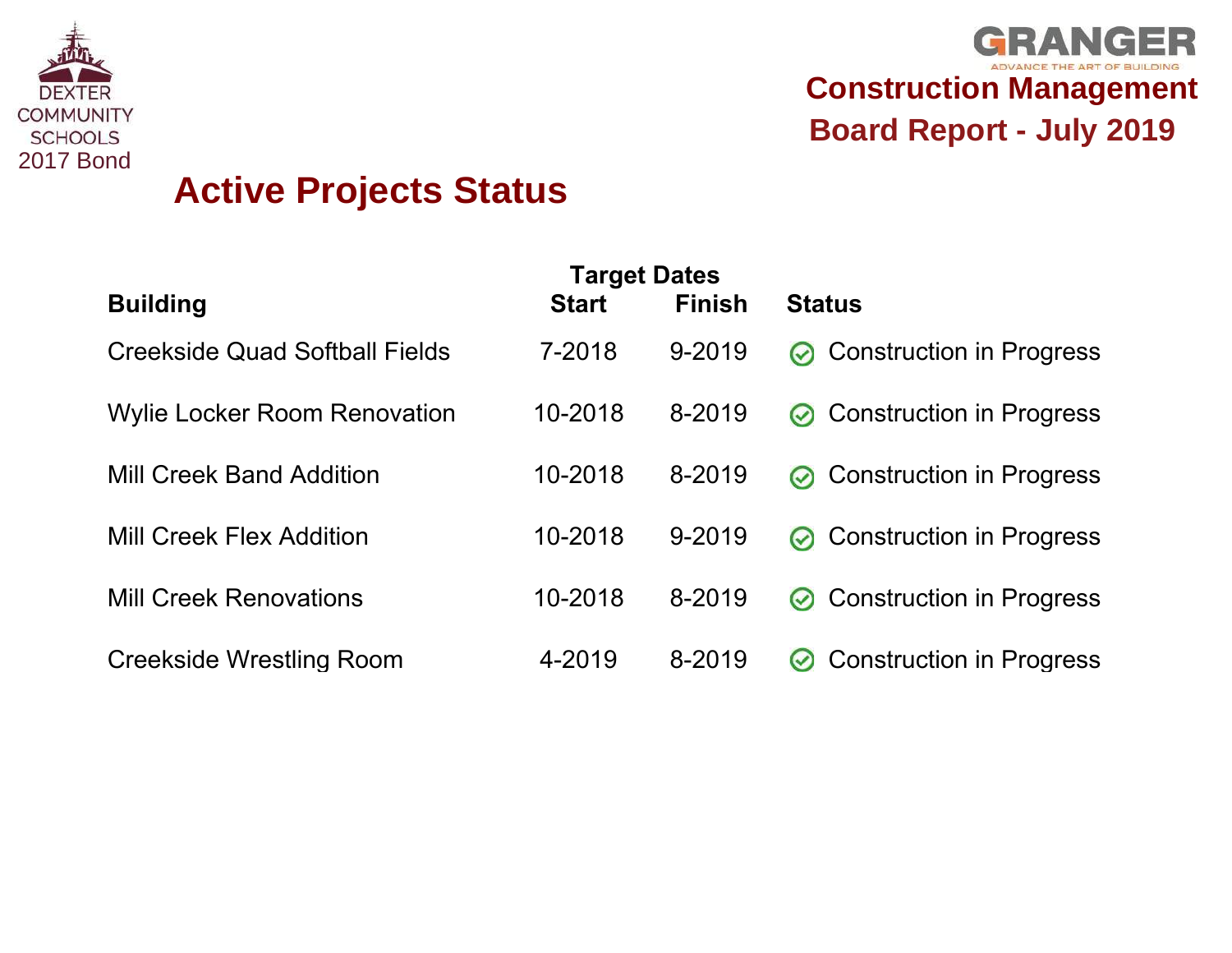

## **GRANGER Construction Management**

# EOMMUNITY<br>
SCHOOLS<br>
2017 Bond **Construction Timeline Board Report - July 2019**

|                                                                                                                                                                            |   |   |    | 2017         |   |   | 2018                                     |   |   |  |                           |   |             |                 | 2019        |              |   |                            |   |                               |                                  |   |                     |             |                      |   |   |                       |   |   |
|----------------------------------------------------------------------------------------------------------------------------------------------------------------------------|---|---|----|--------------|---|---|------------------------------------------|---|---|--|---------------------------|---|-------------|-----------------|-------------|--------------|---|----------------------------|---|-------------------------------|----------------------------------|---|---------------------|-------------|----------------------|---|---|-----------------------|---|---|
|                                                                                                                                                                            | J | A | S. | $\mathbf{o}$ | N | D | J                                        | F | M |  | м                         | J | J           | A               | S           | $\mathbf{o}$ | N | D                          | J | F                             | м                                | A | M                   | J           |                      | Α | s | O                     | N | D |
| <b>K-2 Addition</b>                                                                                                                                                        |   |   |    |              |   |   |                                          |   |   |  | <b>New Construction</b>   |   |             |                 |             |              |   |                            |   |                               |                                  |   |                     |             |                      |   |   |                       |   |   |
| Cornerstone                                                                                                                                                                |   |   |    |              |   |   | <b>Renovations with new construction</b> |   |   |  |                           |   |             |                 |             |              |   |                            |   |                               |                                  |   |                     |             |                      |   |   |                       |   |   |
| <b>Wylie</b>                                                                                                                                                               |   |   |    |              |   |   |                                          |   |   |  |                           |   |             |                 |             |              |   |                            |   |                               |                                  |   |                     |             |                      |   |   |                       |   |   |
| Pool Chemical Room Ventilation                                                                                                                                             |   |   |    |              |   |   |                                          |   |   |  |                           |   |             |                 |             | Oct          |   |                            |   |                               |                                  |   |                     |             |                      |   |   |                       |   |   |
| Pool Equipment Replacement (TBD)                                                                                                                                           |   |   |    |              |   |   |                                          |   |   |  |                           |   |             |                 |             |              |   |                            |   |                               |                                  |   |                     |             | <b>TBD</b>           |   |   |                       |   |   |
| Locker Room to Office Renov, Flex Space                                                                                                                                    |   |   |    |              |   |   |                                          |   |   |  |                           |   |             |                 |             |              |   |                            |   | <b>Nov 2018 - August 2019</b> |                                  |   |                     |             |                      |   |   |                       |   |   |
| Mechanical Room Flooding                                                                                                                                                   |   |   |    |              |   |   |                                          |   |   |  |                           |   |             |                 |             |              |   |                            |   |                               |                                  |   |                     |             | <b>Jun-Aug 2019</b>  |   |   |                       |   |   |
| <b>Creekside</b>                                                                                                                                                           |   |   |    |              |   |   |                                          |   |   |  |                           |   |             |                 |             |              |   |                            |   |                               |                                  |   |                     |             |                      |   |   |                       |   |   |
| Roundabout 4th Leg                                                                                                                                                         |   |   |    |              |   |   |                                          |   |   |  |                           |   | Jun-Aug '18 |                 |             |              |   |                            |   |                               |                                  |   |                     |             |                      |   |   |                       |   |   |
| <b>Quad Fields</b>                                                                                                                                                         |   |   |    |              |   |   |                                          |   |   |  |                           |   |             |                 |             |              |   | July 2018 - September 2019 |   |                               |                                  |   |                     |             |                      |   |   |                       |   |   |
| <b>Wrestling Locker Room</b>                                                                                                                                               |   |   |    |              |   |   |                                          |   |   |  |                           |   |             |                 |             |              |   |                            |   |                               |                                  |   |                     | May -Aug 19 |                      |   |   |                       |   |   |
| Al Ritt Turf Replacement, Windows, Media Room Upgrades, Band Instrument Storage, Mechanical Upgrades (Summer 2022)                                                         |   |   |    |              |   |   |                                          |   |   |  |                           |   |             |                 |             |              |   |                            |   |                               |                                  |   |                     |             |                      |   |   |                       |   |   |
| <b>Mill Creek</b>                                                                                                                                                          |   |   |    |              |   |   |                                          |   |   |  |                           |   |             |                 |             |              |   |                            |   |                               |                                  |   |                     |             |                      |   |   |                       |   |   |
| <b>Special Education Renovation</b>                                                                                                                                        |   |   |    |              |   |   |                                          |   |   |  |                           |   | Jun-Aug '18 |                 |             |              |   |                            |   |                               |                                  |   |                     |             |                      |   |   |                       |   |   |
| Music Rooms & Flex Learning Space                                                                                                                                          |   |   |    |              |   |   |                                          |   |   |  |                           |   |             |                 |             |              |   |                            |   |                               | <b>Nov 2018 - September 2019</b> |   |                     |             |                      |   |   |                       |   |   |
| Locker Room & Misc Other Renovations (Summer 2022)                                                                                                                         |   |   |    |              |   |   |                                          |   |   |  |                           |   |             |                 |             |              |   |                            |   |                               |                                  |   |                     |             |                      |   |   |                       |   |   |
| <b>High School</b>                                                                                                                                                         |   |   |    |              |   |   |                                          |   |   |  |                           |   |             |                 |             |              |   |                            |   |                               |                                  |   |                     |             |                      |   |   |                       |   |   |
| <b>Artificial Turf Fields</b>                                                                                                                                              |   |   |    |              |   |   |                                          |   |   |  |                           |   |             |                 | Jun-Nov '18 |              |   |                            |   |                               |                                  |   |                     |             |                      |   |   |                       |   |   |
| Flex Learning Addition & Collaboration Lab (? Options under discussion)                                                                                                    |   |   |    |              |   |   |                                          |   |   |  |                           |   |             |                 |             |              |   |                            |   |                               |                                  |   |                     |             |                      |   |   |                       |   |   |
| Locker Room Renovations, Athletics & Science Ventilation                                                                                                                   |   |   |    |              |   |   |                                          |   |   |  |                           |   |             |                 |             |              |   |                            |   |                               |                                  |   | <b>Jun-Aug 2019</b> |             |                      |   |   |                       |   |   |
| CPA Renovations & Pool Equipment Room, Tennis Courts Renovations (Summer 2022)                                                                                             |   |   |    |              |   |   |                                          |   |   |  |                           |   |             |                 |             |              |   |                            |   |                               |                                  |   |                     |             |                      |   |   |                       |   |   |
| <b>Alternative Education</b>                                                                                                                                               |   |   |    |              |   |   |                                          |   |   |  |                           |   |             |                 |             |              |   |                            |   |                               |                                  |   |                     |             |                      |   |   |                       |   |   |
| New Alternative Ed Facility                                                                                                                                                |   |   |    |              |   |   |                                          |   |   |  | Not a Granger/TMP project |   |             |                 |             |              |   |                            |   |                               |                                  |   |                     |             |                      |   |   |                       |   |   |
| <b>Bates School</b>                                                                                                                                                        |   |   |    |              |   |   |                                          |   |   |  |                           |   |             |                 |             |              |   |                            |   |                               |                                  |   |                     |             |                      |   |   |                       |   |   |
| Misc Mechanical & Electrical (Summer 2022)                                                                                                                                 |   |   |    |              |   |   |                                          |   |   |  |                           |   |             |                 |             |              |   |                            |   |                               |                                  |   |                     |             |                      |   |   |                       |   |   |
| <b>Central Office Relocation</b>                                                                                                                                           |   |   |    |              |   |   |                                          |   |   |  |                           |   |             |                 |             |              |   |                            |   |                               |                                  |   |                     |             |                      |   |   | <b>Aug - Dec 2019</b> |   |   |
| <b>Jenkins Early Childhood Center</b>                                                                                                                                      |   |   |    |              |   |   |                                          |   |   |  |                           |   |             |                 |             |              |   |                            |   |                               |                                  |   |                     |             |                      |   |   |                       |   |   |
| Roof & Exterior Improvements                                                                                                                                               |   |   |    |              |   |   |                                          |   |   |  |                           |   |             | <b>Aug-Sept</b> |             |              |   |                            |   |                               |                                  |   |                     |             |                      |   |   |                       |   |   |
| Reconfigure Parking Lot (Summer 2022)                                                                                                                                      |   |   |    |              |   |   |                                          |   |   |  |                           |   |             |                 |             |              |   |                            |   |                               |                                  |   |                     |             |                      |   |   |                       |   |   |
| Misc Mechanical & Electrical (Summer 2022)                                                                                                                                 |   |   |    |              |   |   |                                          |   |   |  |                           |   |             |                 |             |              |   |                            |   |                               |                                  |   |                     |             |                      |   |   |                       |   |   |
| <b>Copeland/Senior Ctr</b>                                                                                                                                                 |   |   |    |              |   |   |                                          |   |   |  |                           |   |             |                 |             |              |   |                            |   |                               |                                  |   |                     |             |                      |   |   |                       |   |   |
| Misc Mechanical & Electrical (Summer 2022)                                                                                                                                 |   |   |    |              |   |   |                                          |   |   |  |                           |   |             |                 |             |              |   |                            |   |                               |                                  |   |                     |             |                      |   |   |                       |   |   |
| Project 15                                                                                                                                                                 |   |   |    |              |   |   |                                          |   |   |  |                           |   |             |                 |             |              |   |                            |   |                               |                                  |   |                     |             |                      |   |   |                       |   |   |
| <b>District Wide</b>                                                                                                                                                       |   |   |    |              |   |   |                                          |   |   |  |                           |   |             |                 |             |              |   |                            |   |                               |                                  |   |                     |             |                      |   |   |                       |   |   |
| Plumbing                                                                                                                                                                   |   |   |    |              |   |   |                                          |   |   |  |                           |   |             |                 |             |              |   |                            |   |                               |                                  |   |                     |             | April - October 2019 |   |   |                       |   |   |
| Door Replacements, Flooring (partial), Toilet Partitions                                                                                                                   |   |   |    |              |   |   |                                          |   |   |  |                           |   |             |                 |             |              |   |                            |   |                               |                                  |   |                     |             | April - October 2019 |   |   |                       |   |   |
| Building Automation Systems, Playgrounds, Electrical Monitoring, Site Lighting, Concrete & Asphalt, Windows, Flooring, Roofing, Misc Mechanical & Electrical (Summer 2022) |   |   |    |              |   |   |                                          |   |   |  |                           |   |             |                 |             |              |   |                            |   |                               |                                  |   |                     |             |                      |   |   |                       |   |   |
|                                                                                                                                                                            |   |   |    |              |   |   |                                          |   |   |  |                           |   |             |                 |             |              |   |                            |   |                               |                                  |   |                     |             |                      |   |   |                       |   |   |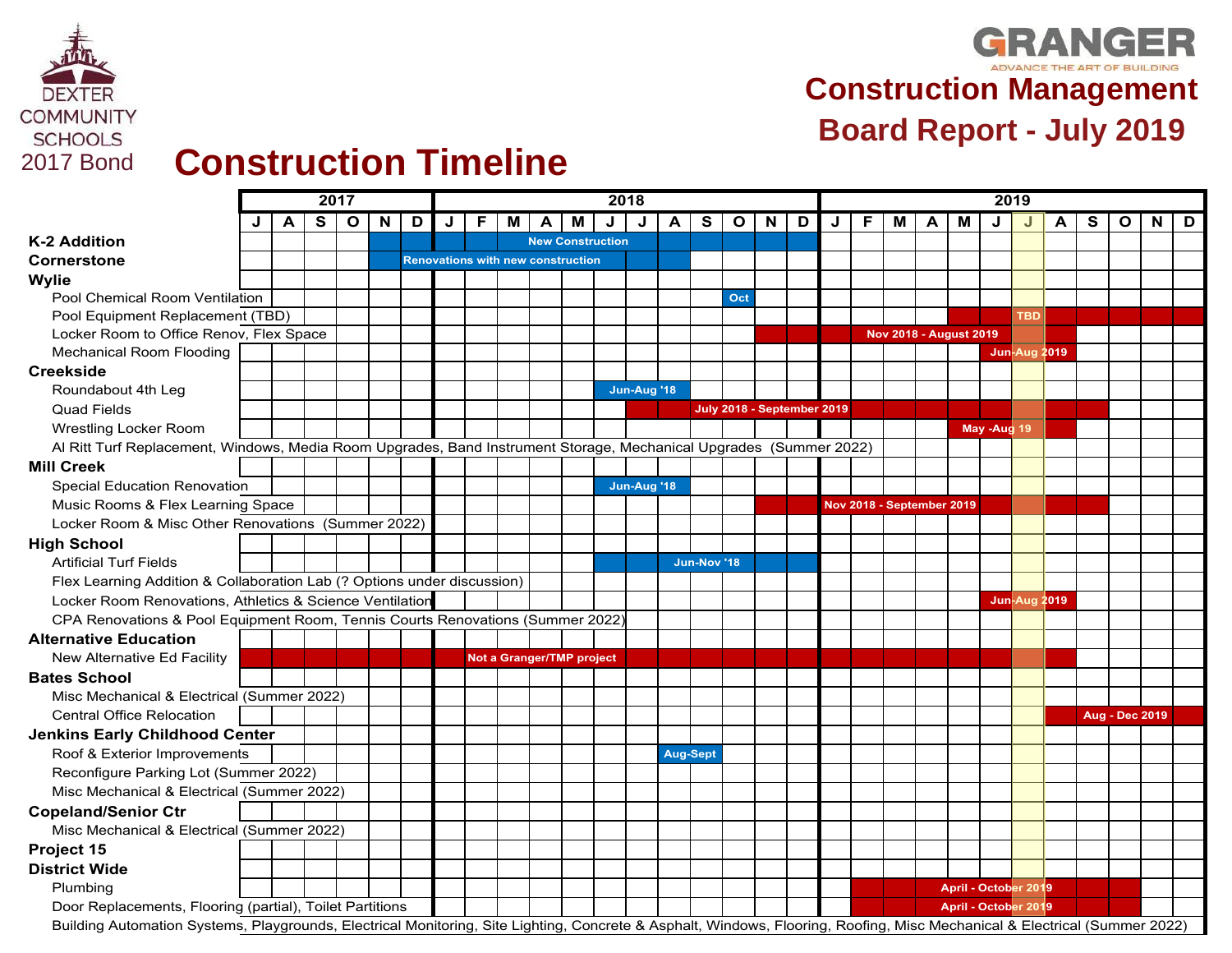

## **Wylie Renovations**

## **GRANGER Construction Management**

Offices renovated into Flex



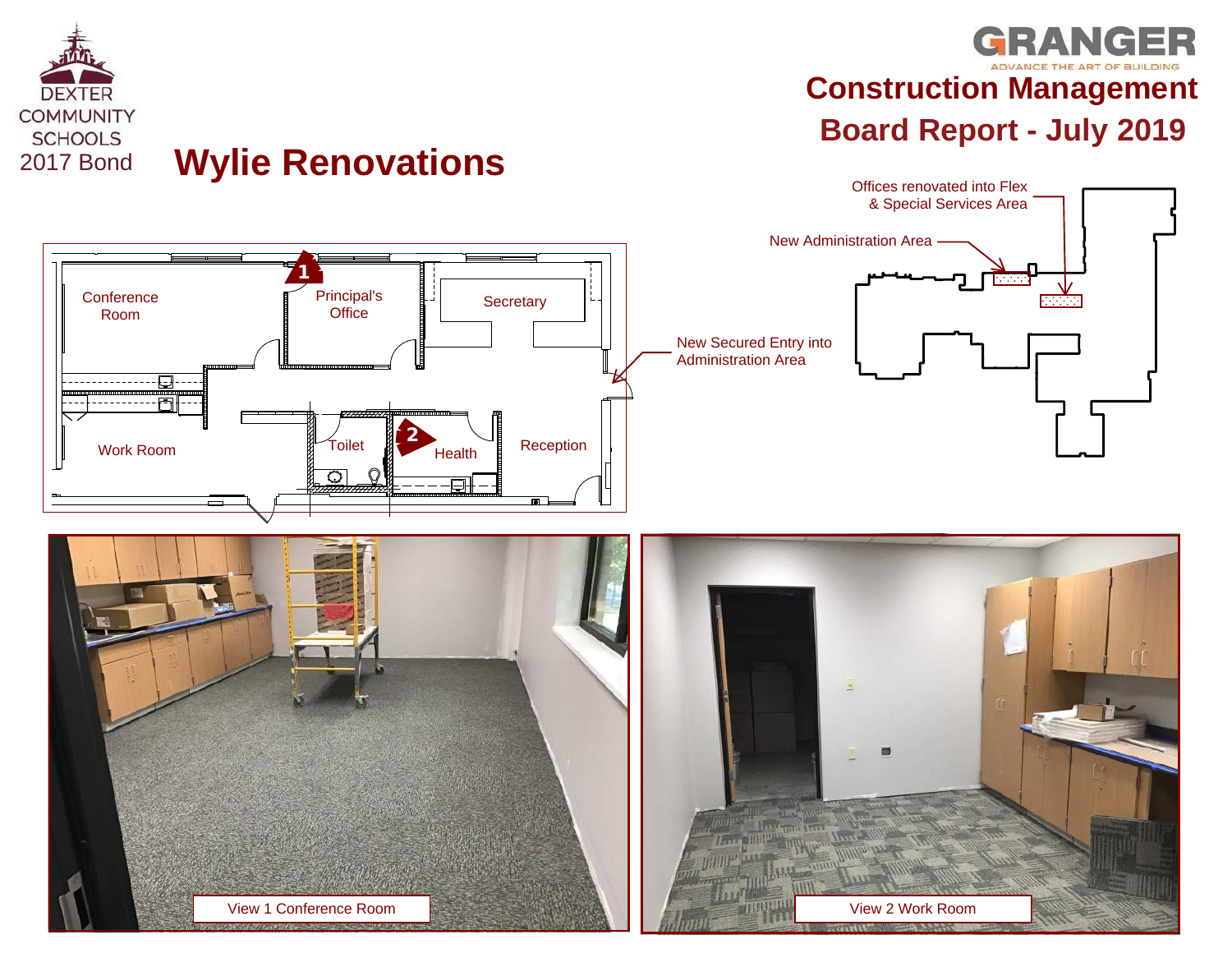